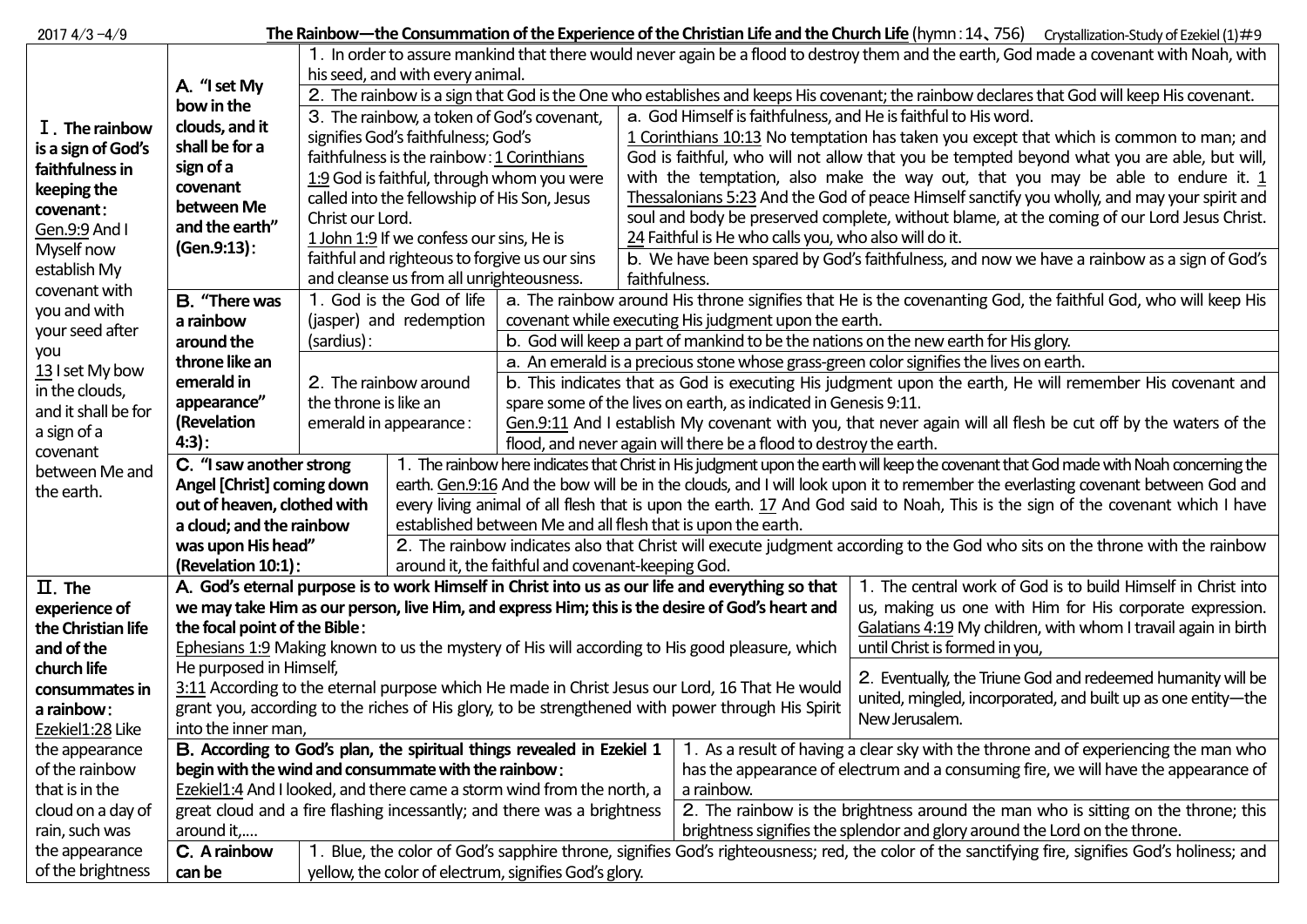| all around. This             | considered as  | 2. Righteousness, holiness, and                                                                                                                                                                     |                                                   |                                                                                                                                                                             | a. The sword for killing indicates God's righteousness; the flame signifies God's holiness; and the cherubim signify |  |  |  |
|------------------------------|----------------|-----------------------------------------------------------------------------------------------------------------------------------------------------------------------------------------------------|---------------------------------------------------|-----------------------------------------------------------------------------------------------------------------------------------------------------------------------------|----------------------------------------------------------------------------------------------------------------------|--|--|--|
| was the                      | being produced | glory are the three divine attributes                                                                                                                                                               | God's glory.                                      |                                                                                                                                                                             |                                                                                                                      |  |  |  |
| appearance of                | from the       | that keep sinners away from God:                                                                                                                                                                    |                                                   | b. Because fallen man was unable to fulfill the requirements of God's righteousness, holiness, and                                                                          |                                                                                                                      |  |  |  |
| the likeness of              | combining of   | Gen.3:24 So He drove the man out,                                                                                                                                                                   |                                                   |                                                                                                                                                                             | glory, he was not permitted to contact God as the tree of life, until Christ fulfilled these requirements            |  |  |  |
| the glory of                 | three basic    | and at the east of the garden of                                                                                                                                                                    |                                                   |                                                                                                                                                                             | by His all-inclusive death on the cross to open a new and living way for us to enter into the Holy of                |  |  |  |
| Jehovah                      | colors-blue,   | Eden He placed the cherubim and a                                                                                                                                                                   |                                                   | Holies and partake of Christ as the tree of life. Hebrews 10:19 Having therefore, brothers, boldness for                                                                    |                                                                                                                      |  |  |  |
|                              | red, and       | flaming sword which turned in                                                                                                                                                                       |                                                   |                                                                                                                                                                             | entering the Holy of Holies in the blood of Jesus, 20 Which entrance He initiated for us as a new and                |  |  |  |
|                              | yellow:        | every direction to guard the way to                                                                                                                                                                 |                                                   | living away through the veil, that is, His flesh,                                                                                                                           |                                                                                                                      |  |  |  |
|                              |                | the tree of life.                                                                                                                                                                                   |                                                   |                                                                                                                                                                             |                                                                                                                      |  |  |  |
|                              |                | 3. The Lord Jesus died on the cross                                                                                                                                                                 |                                                   | a. Righteousness issues from God for His administration; now, in Christ, we are becoming the                                                                                |                                                                                                                      |  |  |  |
|                              |                | to satisfy the requirements of God's                                                                                                                                                                |                                                   | righteousness of God. 2 Corinthians 5:21 Him who did not know sin He made sin on our behalf that                                                                            |                                                                                                                      |  |  |  |
|                              |                | righteousness, holiness, and glory,                                                                                                                                                                 |                                                   | we might become the righteousness of God in Him.                                                                                                                            |                                                                                                                      |  |  |  |
|                              |                | and now, in resurrection, He is our                                                                                                                                                                 |                                                   | b. We become holy, even as God is holy, by having God in us; we become more holy by being in God;                                                                           |                                                                                                                      |  |  |  |
|                              |                | righteousness, holiness, and glory:                                                                                                                                                                 |                                                   | and we become the holiest by being mingled, permeated, and saturated with God.                                                                                              |                                                                                                                      |  |  |  |
|                              |                | 1 Corinthians 1:30 But of Him you                                                                                                                                                                   |                                                   | c. Christ dwells in us as the hope of glory, and we are being transformed into His image from glory to                                                                      |                                                                                                                      |  |  |  |
|                              |                | are in Christ Jesus, who became                                                                                                                                                                     | glory.                                            |                                                                                                                                                                             |                                                                                                                      |  |  |  |
|                              |                | wisdom to us from God: both                                                                                                                                                                         |                                                   | Colossians 1:27 To whom God willed to make known what are the riches of the glory of this mystery                                                                           |                                                                                                                      |  |  |  |
|                              |                | righteousness and sanctification                                                                                                                                                                    |                                                   | among the Gentiles, which is Christ in you, the hope of glory,                                                                                                              |                                                                                                                      |  |  |  |
| $\Pi$ . The                  |                | and redemption,                                                                                                                                                                                     |                                                   |                                                                                                                                                                             |                                                                                                                      |  |  |  |
|                              |                | 4. Because we are in Christ, we bear Christ as righteousness, holiness, and glory; in the sight of God we look like righteousness, holiness, and<br>glory, and we have the appearance of a rainbow. |                                                   |                                                                                                                                                                             |                                                                                                                      |  |  |  |
| experience of                |                | 5. The reality of this rainbow must be wrought into us so that, as God's redeemed ones, we will have the appearance of a rainbow, bearing God's testimony; this                                     |                                                   |                                                                                                                                                                             |                                                                                                                      |  |  |  |
| the Christian life           |                |                                                                                                                                                                                                     |                                                   | means that we will bear God's righteousness, holiness, and glory. Revelation 21:19 The foundations of the wall of the city were adomed with every precious stone:           |                                                                                                                      |  |  |  |
| and of the                   |                |                                                                                                                                                                                                     |                                                   | the first foundation was jasper; the second, sapphire; the third, chalcedony; the fourth, emerald; 20 The fifth, sardonyx; the sixth, sardius; the seventh, chrysolite; the |                                                                                                                      |  |  |  |
| church life                  |                |                                                                                                                                                                                                     |                                                   | eighth, beryl; the ninth, topaz; the tenth, chrysoprase; the eleventh, jacinth; the twelfth, amethyst.                                                                      |                                                                                                                      |  |  |  |
| consummates in<br>a rainbow: |                | 6. Although this rainbow will                                                                                                                                                                       |                                                   | a. In the church life we need to allow God to work in us, and we need to receive grace to the extent that                                                                   |                                                                                                                      |  |  |  |
|                              |                | be fully manifested in eternity,                                                                                                                                                                    | everything becomes righteous, holy, and glorious. |                                                                                                                                                                             |                                                                                                                      |  |  |  |
|                              |                | the spiritual reality of this                                                                                                                                                                       |                                                   | b. If we allow God's holy fire to burn away everything that does not match Him so that His holy nature is manifested                                                        |                                                                                                                      |  |  |  |
|                              |                | bright rainbow should be                                                                                                                                                                            |                                                   | as gold through our humanity, the church will be filled with God's righteousness, holiness, and glory.                                                                      |                                                                                                                      |  |  |  |
|                              |                | manifested in the church                                                                                                                                                                            |                                                   | c. This righteousness, holiness, and glory will combine and reflect one another to form a bright rainbow                                                                    |                                                                                                                      |  |  |  |
|                              |                | today:                                                                                                                                                                                              |                                                   | expressing God and testifying for Him.                                                                                                                                      |                                                                                                                      |  |  |  |
|                              |                | 1. The colors of the twelve layers of the                                                                                                                                                           |                                                   |                                                                                                                                                                             | a. The New Jerusalem is built upon and secured by God's faithfulness in keeping His                                  |  |  |  |
|                              |                | foundations have the appearance of a rainbow,                                                                                                                                                       |                                                   | covenant.                                                                                                                                                                   |                                                                                                                      |  |  |  |
|                              | D. The New     | surrounding the eternal God as His testimony; this                                                                                                                                                  |                                                   | b. In God's economy we need to be constituted with the faithful God to be faithful                                                                                          |                                                                                                                      |  |  |  |
|                              | Jerusalem has  | signifies that the entire city is built upon the eternal                                                                                                                                            |                                                   | even as He is faithful.                                                                                                                                                     |                                                                                                                      |  |  |  |
|                              | the appearance | faithfulness of the faithful God:                                                                                                                                                                   |                                                   |                                                                                                                                                                             |                                                                                                                      |  |  |  |
|                              | of a rainbow;  | 2. As the New Jerusalem in eternity, we, the aggregate of God's saved ones,                                                                                                                         |                                                   |                                                                                                                                                                             | a. By God's righteousness, holiness, and glory, we will have                                                         |  |  |  |
|                              | the holy city  | will be a rainbow testifying forever that our God is faithful:                                                                                                                                      |                                                   |                                                                                                                                                                             | the appearance of a rainbow declaring to the whole                                                                   |  |  |  |
|                              | looks like a   | Revelation 21:2 And I saw the holy city, New Jerusalem, coming down out of                                                                                                                          |                                                   |                                                                                                                                                                             | universe God's saving faithfulness.                                                                                  |  |  |  |
|                              | rainbow:       | heaven from God, prepared as a bride adorned for her husband.                                                                                                                                       |                                                   |                                                                                                                                                                             | b. When this rainbow appears, God will have the fulfillment                                                          |  |  |  |
|                              |                |                                                                                                                                                                                                     |                                                   |                                                                                                                                                                             | of the desire of His heart.                                                                                          |  |  |  |
|                              |                | 3. This eternal rainbow will be the consummation of the experience of the Christian life and the church life.                                                                                       |                                                   |                                                                                                                                                                             |                                                                                                                      |  |  |  |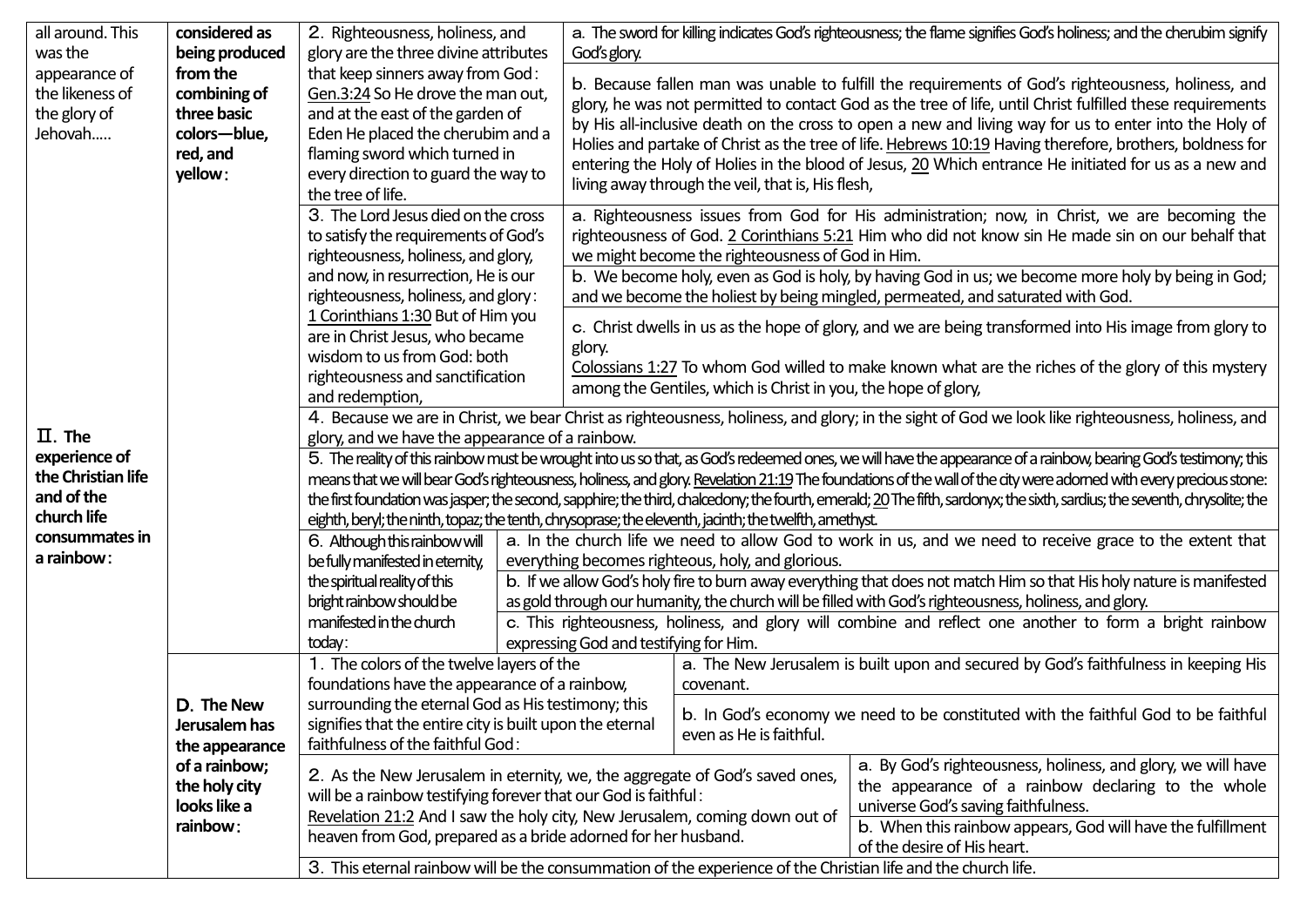### **Experience:**

### **①**Christian life and church life are the life of the covenant:

To what is God faithful? He is faithful to what He says. He is faithful to His word, and His word is the testament, the covenant. The covenant is simply God's Word. God is faithful in whatever He says. This is the rainbow. Whenever a cloud comes, you must call God's faithfulness to come. That means that you call out the rainbow. Whenever you feel that you are weak, you must call for God's faithfulness, saying, "O God, You are faithful. I am weak, but You must make me strong according to Your Word." We are all living under the covenant with God's faithfulness as the sure sign that the flood will not come. This is the church life.

Our Christian life and church life are absolutely a covenant life. We are under the covenant. In verse after verse of the New Testament, we find God's promises....There is a verse for every circumstance that you face. If you hold on to God's covenant, I can promise you that, regardless of what happens to you, there is a verse as a living promise for you to rely upon and live by. We all need to learn how to live under God's covenant. We should not be threatened or frightened by the clouds of our convictions, feelings, and environments. We are under God's covenant, fully under His blessing. There is no more condemnation, no more judgment, no more curse. Death has been abolished. In the church, we continually enjoy life. Everything is life. Do not be frightened about losing your job or your health. Do not be threatened by any dark or negative thing. We are the covenanted people, and we have a verse of promise to meet every situation. We must stand under the covenant and not believe in any failure, weakness, darkness, or negative thing. Our destiny is under the blood-sprinkled covenant. Hallelujah, we are the covenant people!

#### **Business life model:**

You have various difficulties as a businessperson. For example, a certain business may be shut down due to company policy, a sharp decline in revenue due to poor performance, a big change in the way of doing work due to the change of superior and the change of job. You should not be afraid of or be threatened by the clouds of these environmental changes. Because you are under God's covenant and is completely blessed by Him.

## **②**The local church should be responsible for the testimony of the rainbow:

A rainbow can be considered as being produced from the combining of three basic colors—blue, red, and yellow. Blue, the color of God's sapphire throne, signifies God's righteousness; red, the color of the sanctifying fire, signifies God's holiness; and yellow, the color of electrum, signifies God's glory.

We need to experience Christ in such a way that when others contact us, they can sense righteousness, holiness, and glory. This means that they should be able to sense that we have a clear sky, that we have a throne, and that we are righteous and proper, not careless or loose in any way. We should also have the electrum, glowing, shining, and weighty. Then we will have the appearance of a rainbow....As those who were fallen but who have now been saved, we have become a testimony of God's faithfulness in saving us. Every local church should bear the testimony of such a rainbow.

### **Junior high/High school student model:**

The God you believe and accepted is a God of righteousness, divinity, and glory. These are shown in blue, red and yellow, and the variety of vivid rainbow colors come out of these three color composites. The rainbow shows that God is faithful to the Word of His promise. In order to experience this rainbow, please experience God's righteousness (blue), divinity (red), and glory (yellow).

As for righteousness, you should not mount up with other classmates by saying bad things about teachers and friends. Learn to obey the authority of the teacher who was set up by the Lord. Also, regarding classmates, you need to show friendship and sympathy. For example, if there are wicked classmates, you should not be wicked as they do, but you need to pray for them.

As for divinity, most of the things mentioned earlier about speaking ill may be based on facts. However, such rumors are commonplace and not sanctified. Also, you like internet games and you may be crazy about it. Not all the internet games are sinful, but if you are too deeply absorbed in an internet game, you will lose the flow of sanctified life. In order to spend your student life under God's blessing, pursue to be sanctified. For that purpose, you need to learn how to restrict yourself from the internet games correctly.

Finally, as for glory, you need to learn to express Christ profoundly. Live Christ and express Christ is a life to maintain joy. A person without the Lord will soon lose joy. The Bible says, " *Rejoice in the Lord always; again I will say, rejoice. (Philippians 4: 4)*". Whether you are expressing Christ, the glory of God, is judged by whether you are always maintaining joy or not. Remember that the Lord lives in you and always maintain the joy.

If you experience God's righteousness, divinity and glory, you can live your Junior High / High School life with rainbow under the blessing of God's promise. Hallelujah!